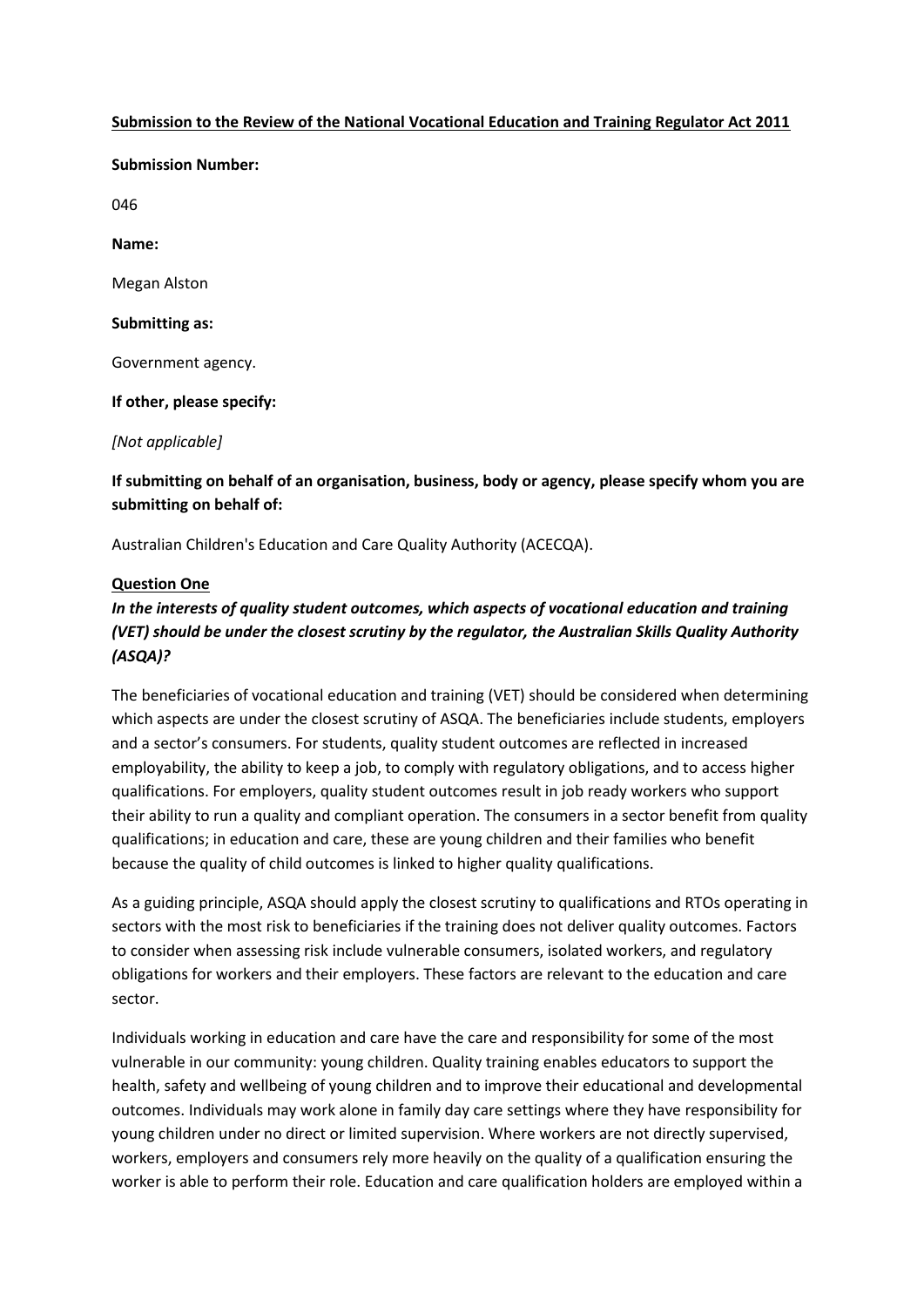highly regulated sector. Training that fails to equip graduates to meet their legislated obligations puts them at risk of being fined or prosecuted for not meeting these obligations. It also puts children at risk, as the regulatory requirements are in place to ensure their health, safety, wellbeing and enhance their learning and development.

Areas of concern in the education and care sector we suggest should be scrutinised closely include:

- qualifications awarded with limited or no practical experience despite the training package mandating minimum supervised work placement hours
- qualifications awarded in timeframes too short for students to have acquired the required capabilities employers and the regulatory system expects of them
- training that is simplistic or does not address all aspects of the training package
- assessment that is not rigorous
- high rates of approving RPL and/or qualifications issued with little to no genuine training or assessment taking place
- high number of applications for new RTOs with limited proven ability to deliver high quality training for this sector
- qualifications and RTOs other regulators repeatedly find concerns with
- RTOs offering financial incentives for studying with them
- RTOs whose trainers and assessors have little awareness of the sector's regulatory requirements
- individuals holding qualifications from cancelled RTOs
- qualifications awarded to students who lack English language proficiency
- individuals fraudulently claiming to hold qualifications and RTOs improperly awarding qualifications to unskilled individuals.

### **Question Two**

### *What are the principles that should drive the business plan of a quality VET provider?*

The RTO should be clear about and driven by what consumers of VET receive in exchange for the money and time they invest in their training. VET consumers should be able to expect contemporary, high quality training, training that enables them to be employed and to maintain employment, and which allows access to further qualifications. RTOs that deliver training packages as they are supposed to be delivered and that maintain high qualification completion rates should meet these expectations.

The RTO should also understand how and why the vocational training is important to a given sector, considering employer and regulatory expectations. High quality RTOs in the education and care sector deliver training that results in graduates who are workplace ready; that is, they are able to meet sector needs and are aware of the sector's regulatory requirements. Engagement with students, employers and regulatory authorities helps RTOs achieve this. Sector collaboration and communication is particularly important where it supports and enhances workplace training and assessment.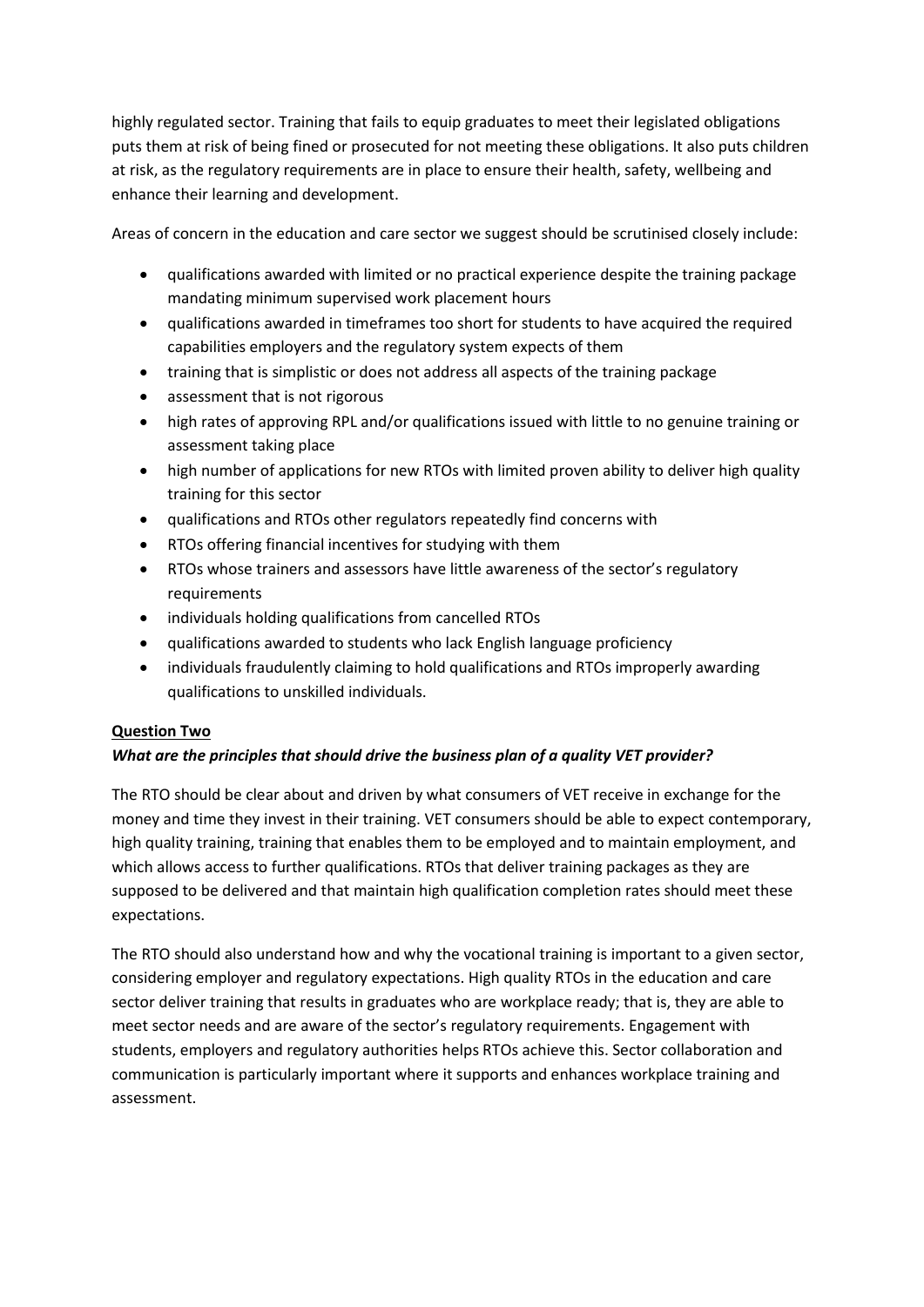### **Question Three**

## *Are regulatory and legislative changes required to support Registered Training Organisations to continuously improve across all areas of their operations and to go beyond meeting minimum quality standards?*

While ACECQA sees the benefit of outcomes based regulation that drives quality improvement, current concerns in the education and care sector suggest that the most pressing changes required are those that would ensure RTOs are meeting the minimum standards already in place. ASQA's 2015 Strategic Review into Training for Early Childhood Education and Care found that only 26 per cent of RTOs in our sector were fully compliant with the required national training standards on initial audit, 68 per cent were compliant by the completion of the audit process and 89 per cent were compliant after various regulatory actions (although ASQA notes the strategic review took place during a period of transition to the current education and care qualifications which may account for some of the non-compliance).

The variation in the quality of training and assessment in early childhood education and care qualifications, which has been noted in ASQA's strategic review and by regulatory authorities and employers, raises questions about the ability of RTOs to interpret the Standards for RTOs and use the training package. The flexibility that is purposely built into the VET Quality Framework does allow high quality RTOs to achieve quality outcomes, but does not support many RTOs delivering training for our sector. More explicit requirements in the Standards for RTOs and training package may help RTOs who misunderstand the education and care sector's needs and would allow for more effective identification and regulation of non-compliant RTOs.

ACECQA supports regulatory and legislative changes that ensure RTOs must meet minimum quality standards to operate and which enable the regulator to act quickly on RTOs that are failing to meet minimum standards. High quality providers are faced with unfair competition in the marketplace because of unrealistically short and inexpensive courses. The ability of the regulator to refuse registration/accreditation of RTOs that cannot demonstrate quality, and to investigate and deregister non-compliant and poor performing RTOs, will both remove poor quality RTOs while supporting quality RTOs to gain a stronger market position.

ACECQA would support introducing regulatory methods that encourage high quality new and existing RTOs to increase their market share if accompanied by increased barriers to entry and auditing of poor quality RTOs. Regulatory methods that encourage high quality new and existing RTOs could include reduced compliance costs for trusted training providers. Meanwhile, a more extensive approval process could be attached to new RTOs and greater auditing processes applied to under-performing RTOs. More robust registration and accreditation processes would likely limit the need for more extensive and ongoing regulatory measures by ASQA.

### **Question Four**

## *How effective are the enforcement powers of ASQA for ensuring a quality VET sector and how might they be improved?*

A major difficulty for ASQA's enforcement powers is high natural justice and review rights in the NVETR Act combined with unclear or flexible compliance obligations in the Standards for RTOs and training packages. The evidence required for enforcement is often unattainable as there are many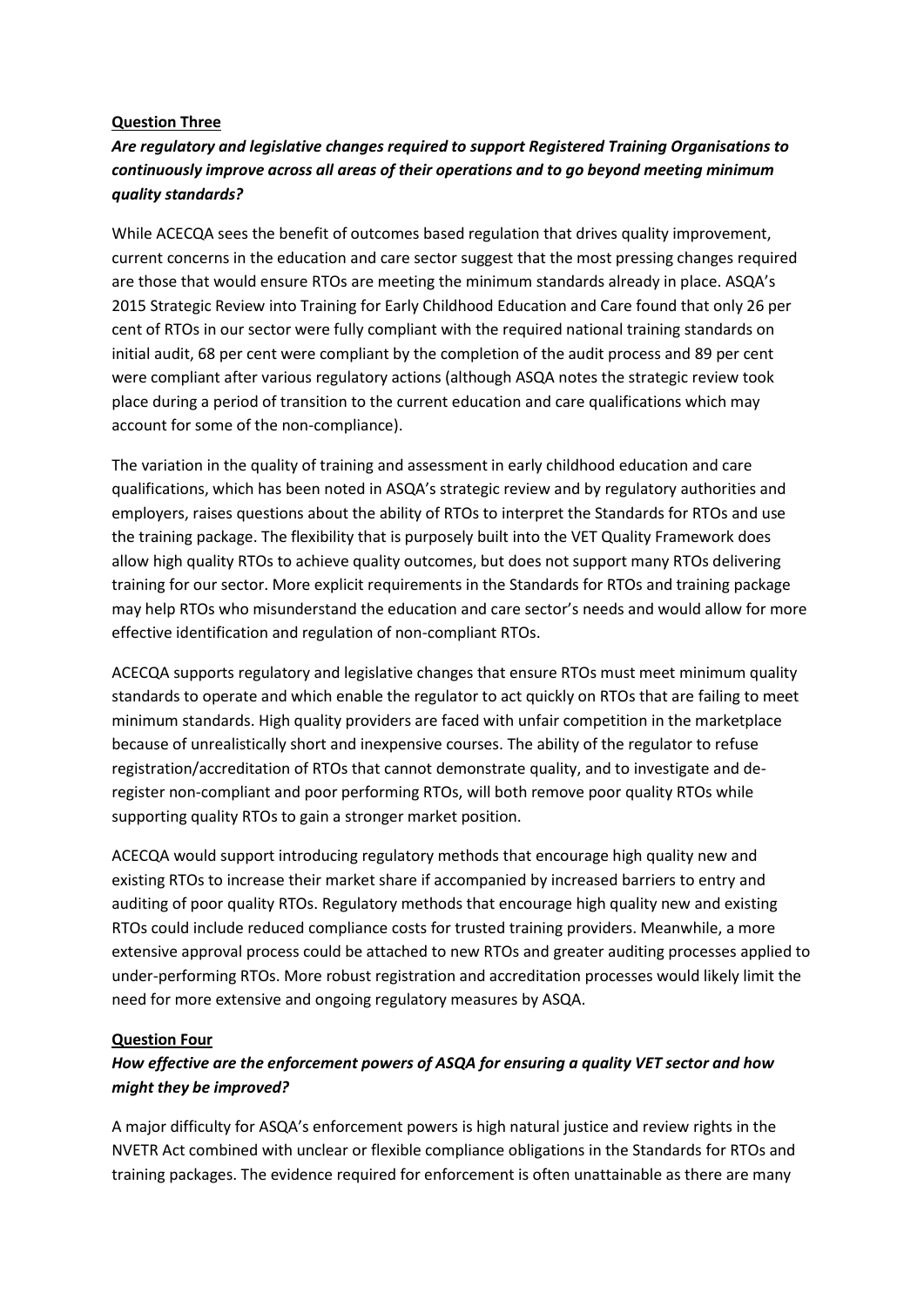areas where RTOs can claim to be technically compliant because the requirements can be met flexibly. Enforcement can be impeded even when quality graduate outcomes are understood to be compromised. For example, some education and care qualifications are being obtained in unduly short timeframes which is accompanied by major concerns about whether graduates could have attained competency in such a short duration and impacting on their ability to gain and keep employment. The short duration in which qualifications are being obtained is in part a consequence of the Community Services Training Package not prescribing a minimum duration for courses. This results in it being difficult for ASQA to determine an unduly short course does not meet the Standards for VET Accredited Courses, as it is open to an RTO to flexibly deliver the training package and justify the short training. Clearer requirements in the Standards and training packages would improve the effectiveness of ASQA's enforcement powers, as it would be easier for ASQA to gather evidence to demonstrate when the Standards have not been met.

An ability to address known issues quickly is desirable. Timeframes for enforcement are currently impeded by natural justice and review provisions in the NVETR Act which are potentially overly weighted in favour of RTOs and against students, employers and a sector's consumers.

A more robust registration assessment would ensure only quality new entrants that are capable of and committed to implementing the Standards are registered.

Greater scrutiny of RTOs seeking to add new qualifications to scope is required, as some RTOs may be registering to deliver less complex qualifications and later adding more complex qualifications, such as education and care qualifications, to the scope of their registration with less scrutiny from ASQA.

There should be an enhanced focus on training providers delivering courses that impact on vulnerable consumers. For example, regulation of education and care qualifications should be given high priority because those affected by poor quality qualifications are young children and among our most vulnerable. ASQA continues to audit RTOs offering the Certificate III and Diploma of Early Childhood Education and Care for this reason.

If an RTO improperly issues qualifications and is subsequently cancelled, it is currently difficult for ASQA to also cancel the qualifications held by individuals obtained from this RTO. ASQA must allow the RTO the opportunity to cancel the qualification, notify each individual of the intention to cancel, allow each individual the opportunity to respond and consider each individual's response. Each individual may appeal to the Administrative Appeals Tribunal. While procedural fairness in administrative decision making is important, the ability of the regulator to cancel a category of qualifications is desirable where there is evidence the category was improperly issued.

#### **Question Five**

## *How could quality be effectively measured and reported as part of an outcomes-based approach to regulation? What is the best way to measure student outcomes?*

ACECQA and regulatory authorities in the education and care sector become aware of the quality of student outcomes in three main ways: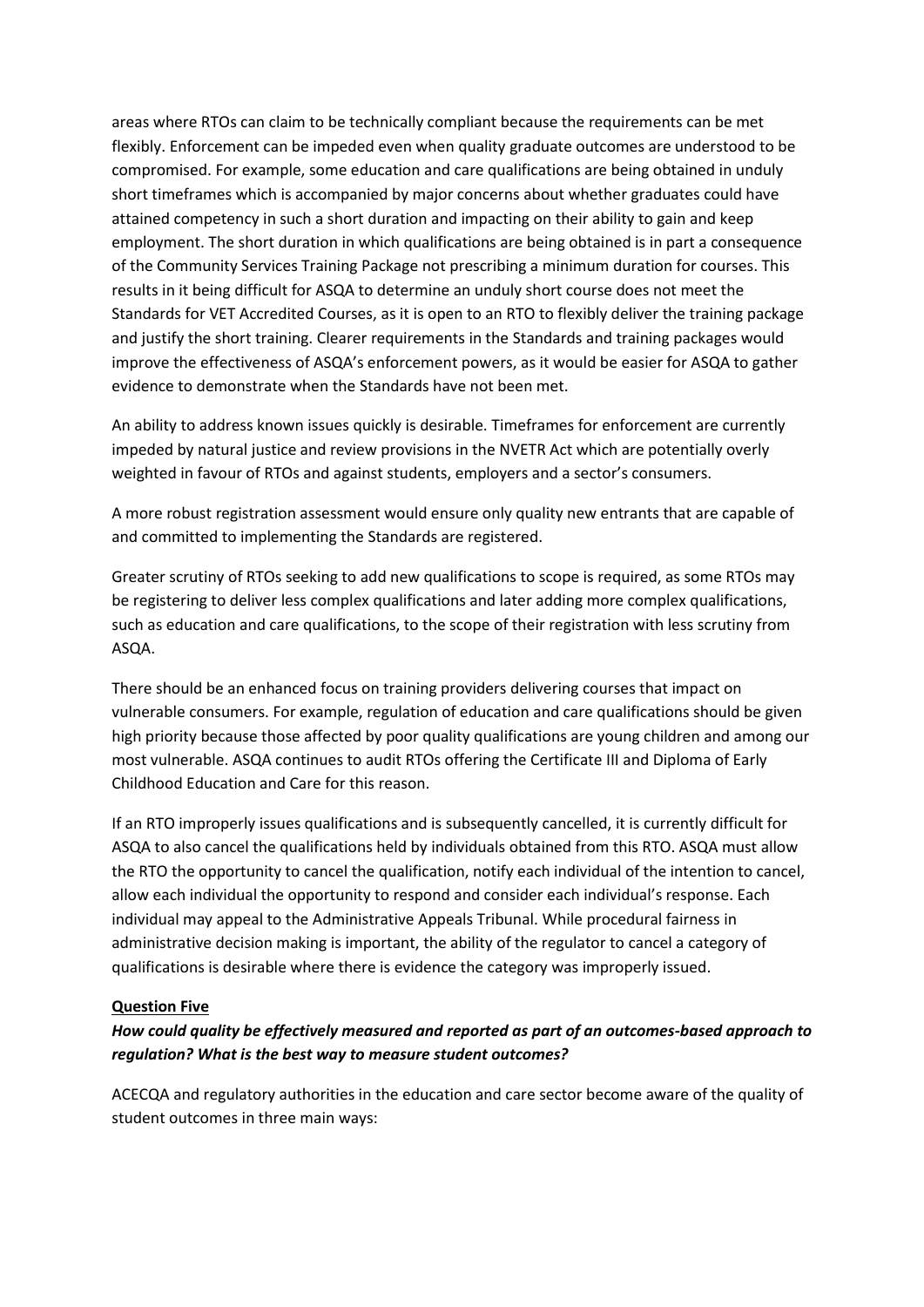- 1. Through assessments that require responses to hypothetical common workplace scenarios that form part of applications to become an approved provider of education and care services
- 2. Through questioning educators as part of investigations and assessment processes
- 3. Through consultation with education and care providers/employers.

These methods shows quality student outcomes are understood as being reflected in individuals who are workplace ready, with an understanding of sector and regulatory requirements. The methods regulatory authorities and employers have found effective for testing and measuring student outcomes could be used by the VET sector.

Regulatory authorities test the knowledge of applicants seeking to operate education and care services using hypothetical workplace scenarios. Applicants who hold VET qualifications in education and care are asked to answer questions verbally or in writing about operating an education and care service, including questions relating to the sector's regulatory requirements. Regulatory authorities have noted a large majority of applicants for provider approval hold a certificate III or diploma in education and care that has been issued by an Australian RTO between 2009 and 2016. Some applicants are unable to respond adequately to the scenarios including mentioning basic requirements for dealing with a medical condition, educational program and practice (including age appropriate experiences) and the requirement to provide suitable materials and equipment. The literacy levels of some applicants are poor. Some applicants are unable to indicate where they undertook their work placement hours and in some instances indicate they were assessed in their home when working as a family day care educator.

Regulatory authorities also question people who have been awarded VET qualifications as part of the regulatory authorities' investigations and assessments. During this questioning, some VET qualifications holders are unable to demonstrate knowledge that would be expected to be held by qualified educators, such as knowledge of first aid and safety requirements, curriculum documents and other regulatory requirements. Concerns are raised when individuals are unable to apply their knowledge to ensure the safety, health and well-being of children, or to discuss requirements using language that should be common to individuals holding an education and care qualification.

Employer expectations are a good measure of quality student outcomes. Feedback from employers in the education and care sector indicates that the competency of VET-sector graduates often falls short of employer expectations. In several instances, employers have made clear to ACECQA their preference for graduates from well-established, high quality RTOs, with graduates from lower quality RTOs often requiring significant additional training and support. Some of the largest employers continue to operate their own RTO to ensure the necessary calibre of staff, regardless of whether their RTO makes a financial profit or loss. Some of the largest employers have also referred to a 'blacklist' of RTOs who they will not recruit graduates from. This is clearly a very undesirable situation, particularly for students enrolling at those RTOs in good faith.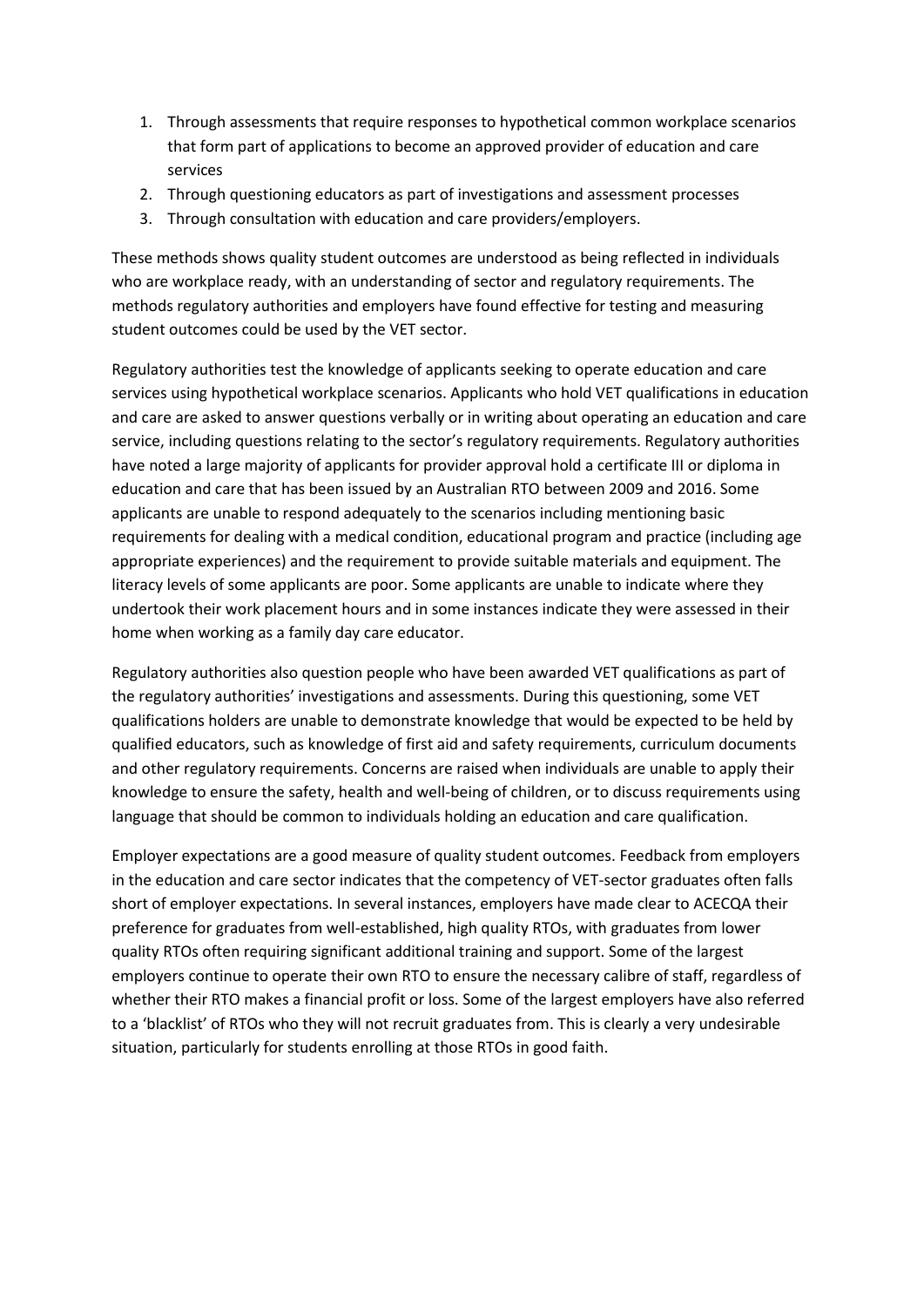### **Question Six**

### *What measures can be taken to give students, parents and communities a stronger voice in the regulation of VET?*

ACECQA suggests opportunities that give other regulators a stronger voice in the regulation of VET be explored.

The legislation does currently allow for the exchange of information between regulators. For example, section 205 of the National Vocational Education and Training Regulator Act 2011 (the Act) allows ASQA to share information with another regulator if it is of assistance. Section 210 of the Act allows ASQA to request information, which could be used if another regulator flags something informally. ASQA has cooperated with education and care regulators on a number of occasions. Regulatory authorities have noted that ASQA has been able to inform them about student enrolment checks and information about RTOs that are of interest or non-compliant. ASQA has also been able to inform regulatory authorities about students who may have received a qualification from a cancelled RTO, and has supported regulatory authorities investigating fraudulent qualifications.

However, there may be the opportunity to strengthen the exchange of information between regulators. Implementing a triage system for notifications whereby if regulators notify ASQA of concerns the information is acted upon as a matter of priority could assist. Communication by ASQA back to regulators could also support the dissemination of information about non-compliant RTOs and suspect qualifications to employers. Enhanced communication between regulators would help in situations where regulatory authorities encounter difficulties when trying to engage with RTOs about potential fraudulent qualifications. It could assist regulatory authorities with concerns about the legitimacy of qualifications to have enough information to justify denying an application to provide an education and care service.

One option would be for ASQA and ACECQA to partner to ensure only RTOs that are able to deliver high quality training for the education and care sector are accredited to do so. For example, ACECQA could assist ASQA to assess an RTO's business case by providing advice on whether the RTO's trainers and assessors are skilled to deliver education and care training. ACECQA could also assist by facilitating an exchange of information between ASQA and regulatory authorities who may have intelligence on the fitness and propriety of those involved in an RTO's application.

Greater consumer power in the regulatory design is also needed. ACECQA notes ASQA does not have consumer protection powers and that while complaints from students, parents and employers inform ASQA's regulatory process, it is unable to follow up individual issues on behalf of students. Potential options to enhance the voice of consumers could include providing more information to consumers about the quality of RTOs to influence consumers to choose high quality providers and training, and supports that enable students to switch to higher quality providers and training.

Feedback from large education and care providers is that they would like to have strengthened links with RTOs, for example through a greater role in validating assessment. This could be a means of bridging the gap between industry expectations and graduate capabilities, and increasing employer confidence in the quality of graduates who hold VET qualifications in early childhood education and care.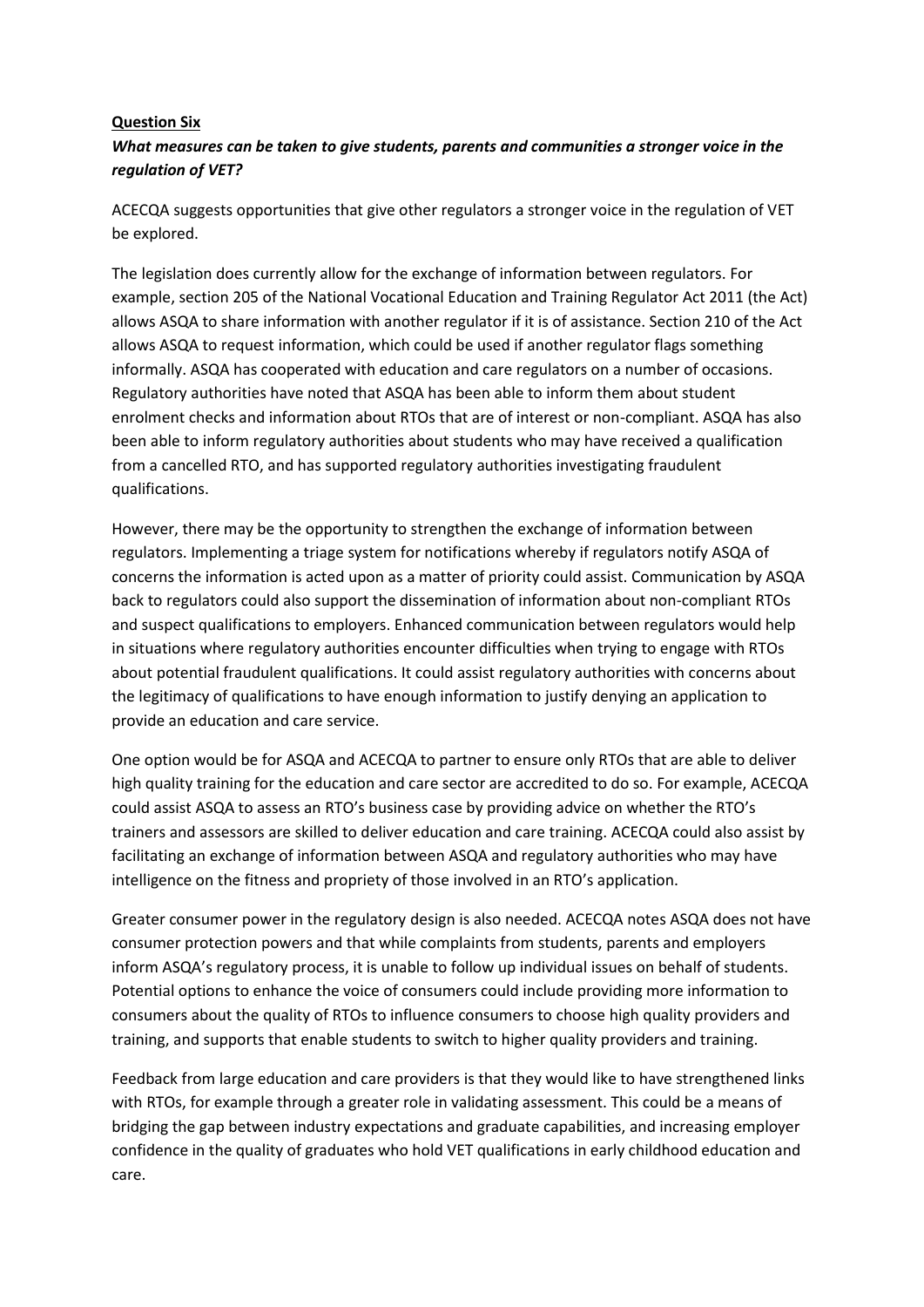### **Question Seven**

### *Are there areas of overlap, inconsistencies or gaps between the National Vocational Education and Training Regulator Act 2011 and other legislation that impedes the effective regulation of the VET sector?*

Regulators in the education and care sector are faced with individuals fraudulently claiming to hold qualifications. ACECQA, regulatory authorities and employers may be alerted to potential fraudulent qualifications and must decide whether to report these findings to ASQA, state police and/or the Australian Government. Fraudulent first aid and anaphylaxis qualifications in the education and care sector are particularly alarming given the harm that could result if educators are not adequately trained to respond to medical emergencies involving babies and young children.

Sometimes qualifications are fraudulent because documentation has been doctored, sometimes the qualification itself is genuine (in that it has been given to a student by an RTO) but it has been given improperly because no legitimate training was received. The only related situation where ASQA can intervene is if the qualification has been cancelled and the person purports to hold the qualification. The potential harm in the education and sector of these scenarios is the same; an individual who is not competent to educate and care for children holds documentation suggesting that they are. However, the avenues for addressing the scenarios are quite different as one is fraud, one is a technically valid qualification from a non-compliant RTO and another is a cancelled qualification. Clarity around how to manage fraudulent qualifications and qualifications from non-compliant RTOs would help regulators and employers. The NVETR Act could be designed to respond to each of these scenarios. Improved avenues for collaboration and information exchange between regulators would also assist in addressing fraudulent behaviours.

On a related note, as RTOs are responsible for issuing their own testamurs, establishing the veracity of a document can be difficult for regulatory authorities and employers. Establishing whether training was legitimate is further restricted by RTOs only being required to retain student records for a period of 6 months. Further, if a cancelled RTO or RTO that has ceased operating fails to transfer student records to ASQA, ASQA and regulatory authorities have been unable to determine the authenticity of a qualification. These issues may be somewhat overcome by better use of the Unique Student Identifier.

ACECQA would also strongly support efforts to align and enhance the work and functions of IRCs and ASQA. There is a clear benefit to better aligning components of the overall system – having a disconnect between how the training package is developed and how RTOs are audited against delivery of the training package is undesirable.

#### **Question Eight**

#### *Other comments. Please address any other issues related to the Terms of Reference.*

The training issues in the education and care sector have been known for a number of years. Concerns about the quality and variability of early childhood education and care training were expressed in two Productivity Commission reports in 2011 and 2014. ASQA's 2015 strategic review into training for early childhood education and care in Australia again noted concerns about the quality of training, including RTOs having difficulty complying with assessment requirements, courses being delivered in overly short timeframes, and issues with learning and assessment in